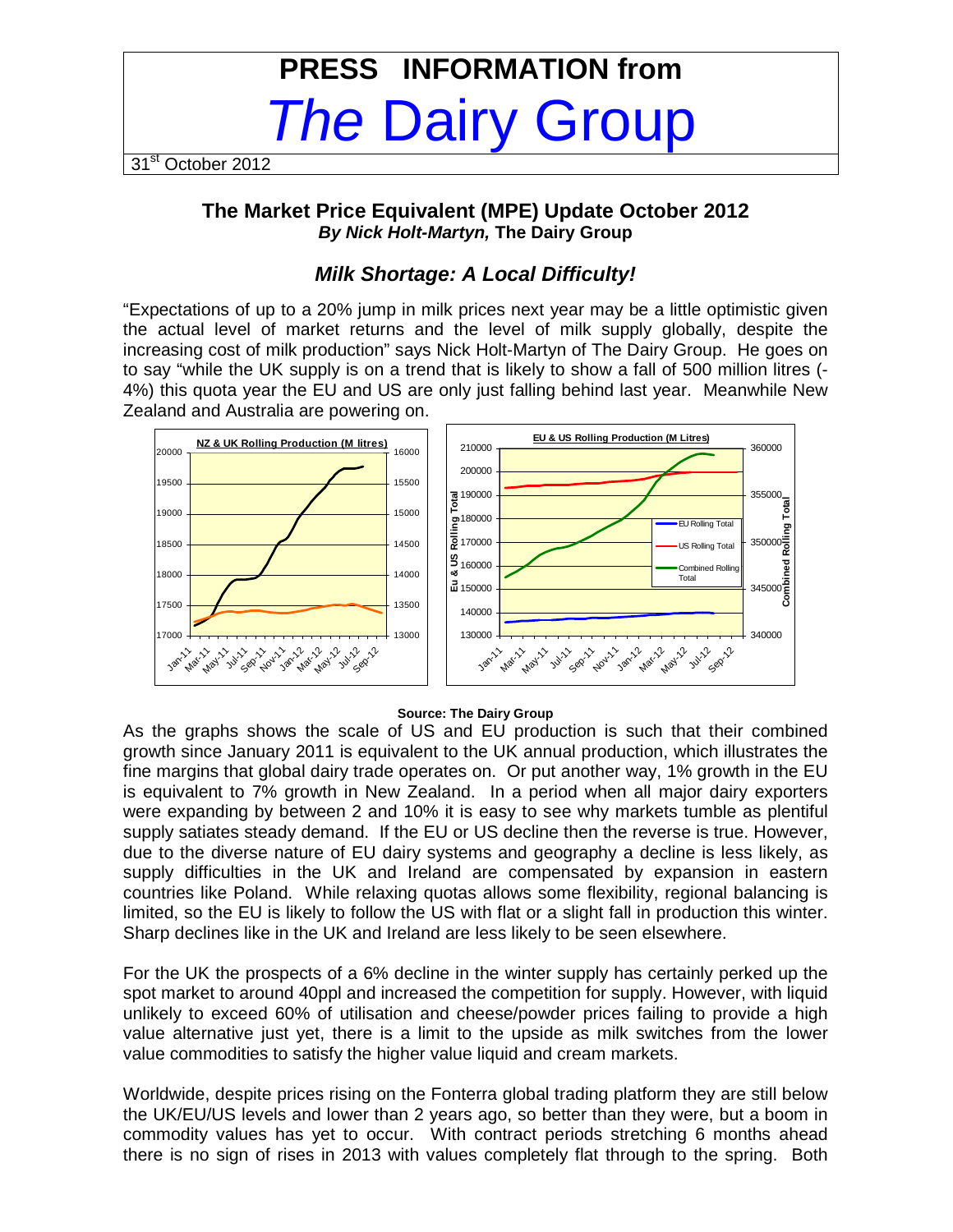New Zealand and Australia are having a good milk season with plenty of grass and production matching last year's record levels, so product supply in the southern hemisphere remains good.

A supply deficit in the EU and US this winter brought on by adverse weather and steep rises in production costs will cause northern markets to rise, but limited by the southern hemisphere supply. Markets will rise as EU and US exports contract at the expense of meeting domestic demand, so the battle for higher market returns will be a domestic issue. In the UK this means reduced import competition combined with reduced domestic supply leading to higher UK prices. With the key element of seasonal growth in supply from December, a slow upturn in supply would cause prices to rise, particularly in cheese which is very slow to respond to raw milk supply issues. With cheese strengthening there is every hope that milk price rises can then be sustained across all commodities this winter, which will be needed to help offset production cost increases.

Despite production cost pricing in the aligned liquid sector, rising market returns are needed to replicate these price levels across the whole UK dairy industry. So far only Morrisons has lifted the retail liquid price, with the other retailers remaining at around 52ppl for 4 pints, while Asda and Iceland are still discounting at 44ppl."